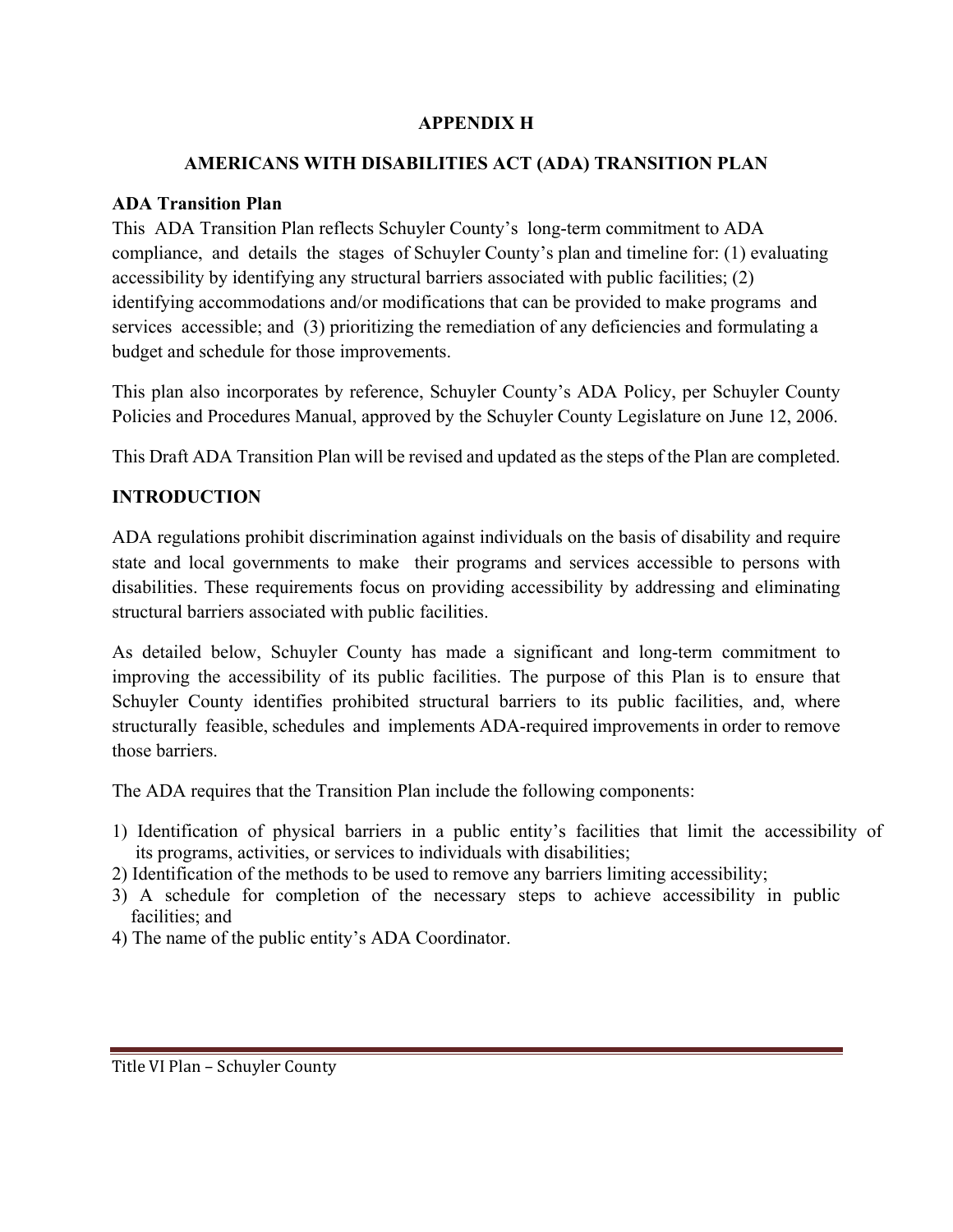## **STEP 1: IDENTIFICATION OF PHYSICAL BARRIERS IN SCHUYLER COUNTY'S**

# **FACILITIES**

The first phase of the ADA Transition Plan is to evaluate Schuyler County's public facilities for accessibility. Officials from Planning, Buildings and Grounds, and Human Resources Departments will coordinate to conduct accessibility evaluations of the following facilities:

- $\Box$  Sidewalks, crosswalks, and curb ramps
- $\Box$  Publicly accessible buildings
- $\Box$  Parking lots serving publicly accessible buildings

For each facility evaluated, a Survey of Schuyler County's Public Facilities ("the Survey") will be completed. Any deficiencies, suggested improvements, and observations relating to structural feasibility of improvements will be noted and recorded on the Survey.

An Inventory of Public Facilities ("the Inventory") will also be created and will serve as the central database for identified structural barriers, suggested improvements, and comments relating to structural feasibility of improvements.

#### Evaluation of Sidewalks, Crosswalks, and Curb Ramps

 The Survey will contain the following ratings to assess the condition of each Schuyler County sidewalk, crosswalk, and curb ramp:

**Rating 1** – Not Applicable: A facility not considered to require accessibility, for example, limited-access highways.

**Rating 2** – Not Accessible: Significant discontinuity such as steps, no ramps, more than 100 feet of unpaved walkway, heaving, vertical displacement, other severe distress, flooding, etc.

**Rating 3** – Partially Accessible: Not designed to current standards, problems with geometry of sidewalks, ramps and landings, no detectable warnings, handrails, etc.

**Rating 4** – Accessible: May need additional improvements, for example circuitous routes, insufficient width, etc.

**Rating 5** – Fully Accessible: Designed to current standards, but reasonable accommodations may still be required for individual cases.

Evaluation of Parking Lots and Publicly Accessible Buildings

For the evaluation of publicly accessible buildings and the parking lots serving those buildings, the Survey will incorporate relevant portions of the ADA Checklist for Existing

Title VI Plan – Schuyler County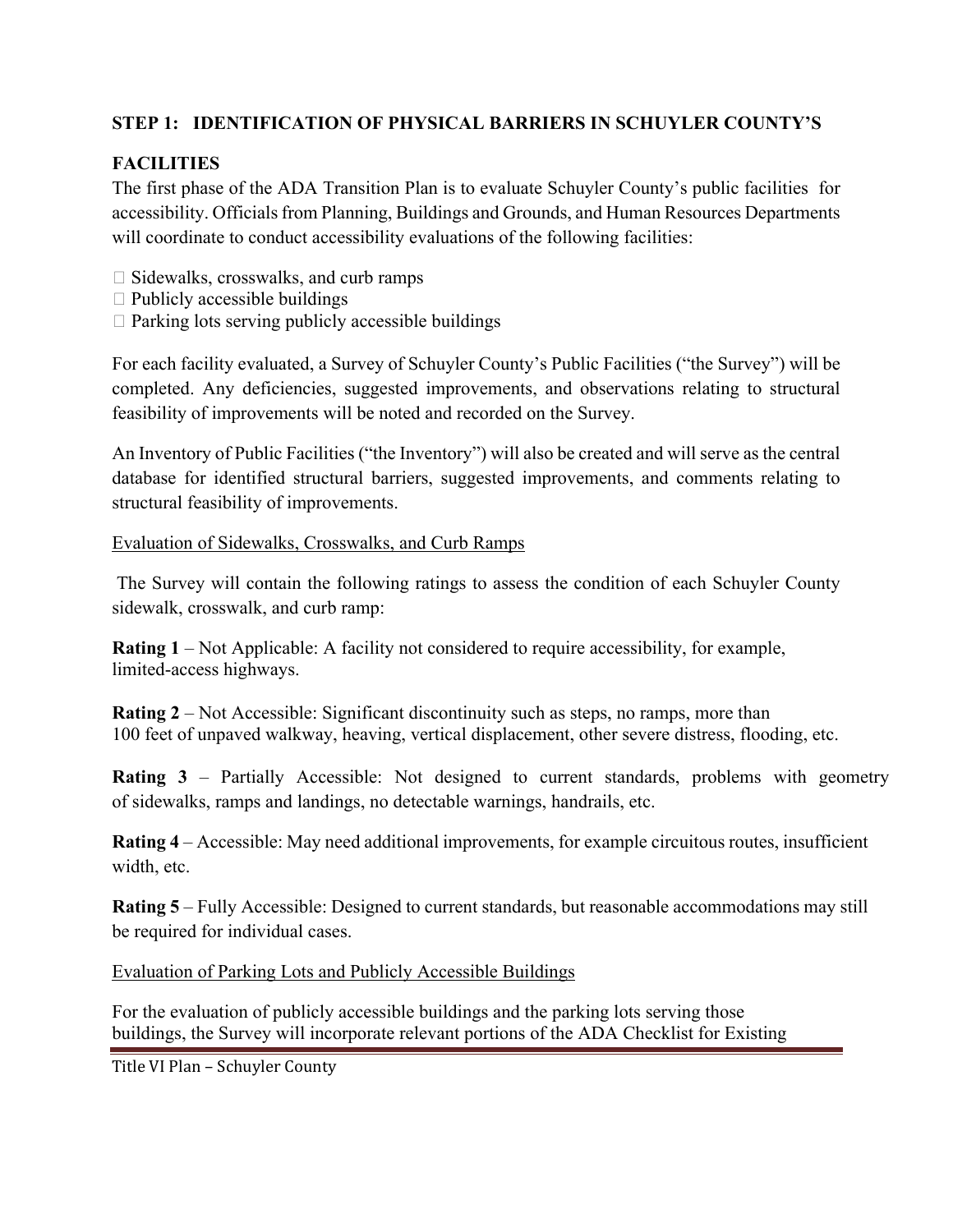Facilities (based on the 2010 ADA Standards for Accessible Design), produced by the Institute for Human Centered Design. Schedule for Completion

Schuyler County officials from its Planning, Buildings and Grounds, and Human Resources Departments will be coordinating over the next several months to evaluate public buildings, parking lots, sidewalks, crosswalks, and curb ramps. Numerous facilities will be subject to this evaluation, and consequently this will be a substantial undertaking for the reviewing officials. The evaluations will be scheduled so as to evaluate all facilities and complete Step 1 by September 1<sup>st</sup> of this year.

## **STEP 2: IDENTIFICATION OF METHODS TO REMOVE BARRIERS**

The second phase of Schuyler County's ADA Transition Plan is to develop a method to remove barriers. This includes identification of the nature of needed improvements and a determination regarding structural feasibility of improvements under the ADA standards, and prioritization of necessary improvements.

Once the necessary improvements have been identified and prioritized, this information, along with a list of any improvements determined to be physically unfeasible, will be presented at a public meeting of the Schuyler County Legislature's Public Works committee. It is Schuyler County's practice to provide public notice of the dates and agendas of these meetings on Schuyler County's website. This will provide the public with an opportunity to participate in the formulation of the ADA Transition Plan.

# **A. Nature of Improvements and Structural Feasibility**

The nature of necessary improvements will be determined during Step  $1 -$  the accessibility evaluation of Schuyler County's facilities – and will be incorporated into the ADA Transition Plan after completion of Step 1. Any improvements that Schuyler County officials determine are not structurally feasible, based on ADA regulations, will also be incorporated into the Plan.

## **B. Priority of Improvements**

## Sidewalks; Crosswalks; Curb Ramps

With respect to sidewalks, crosswalks and curb ramps, the primary focus of this ADA Transition Plan is to address all ADA noncompliant facilities, defined as those locations that have a rating of "2" and "3" on the scale discussed above.

The priority of improvements to these facilities will be as follows: